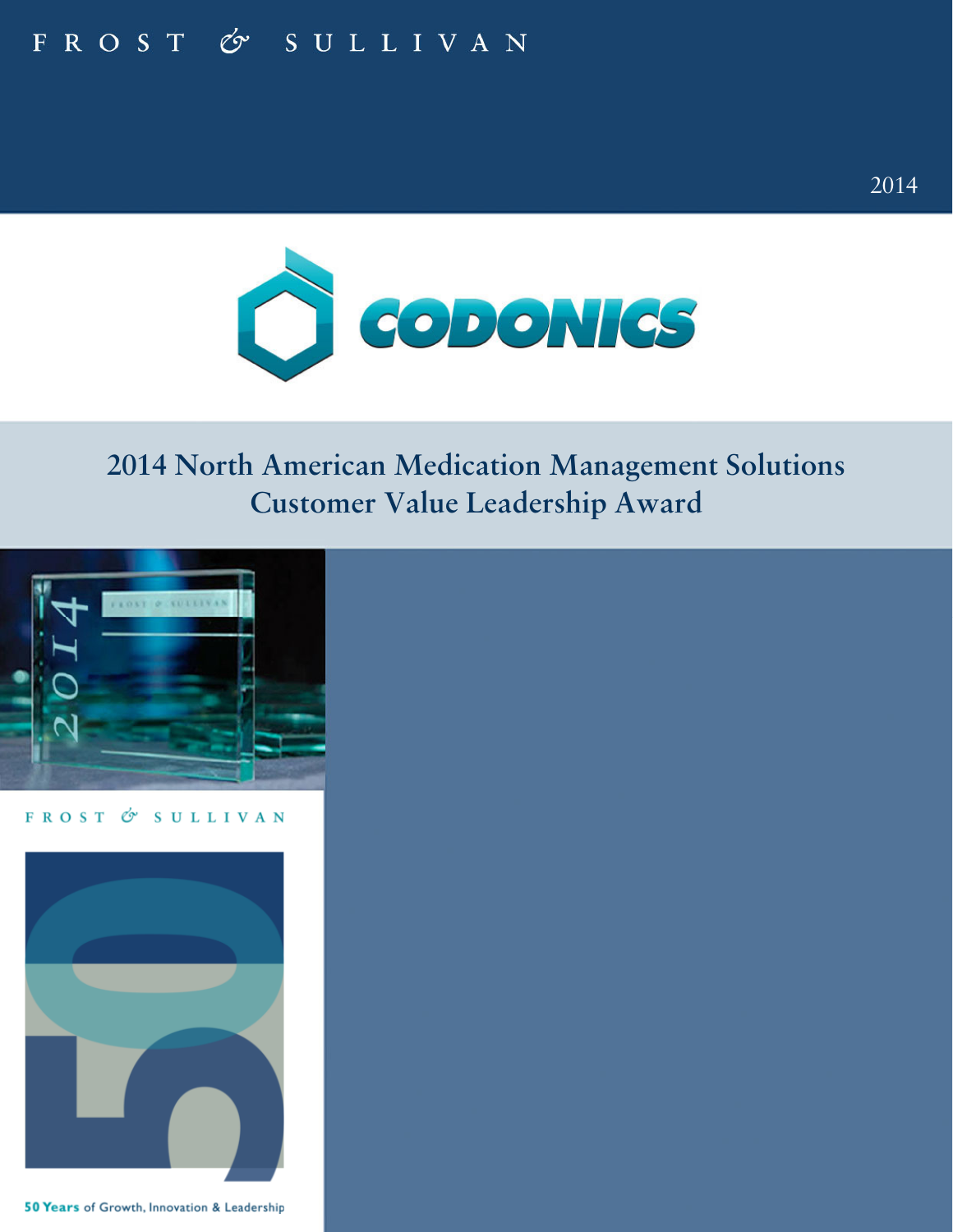### Background and Company Performance Industry Challenges

Medication errors identified in hospitals are both common and extremely serious, as acknowledged by the Health and Human Service American Recovery and Reinvestment Act of 2009 (ARRA). To address these issues, healthcare providers have been forced to improve patient health outside the traditional healthcare setting. According to the World Health Organization (WHO) and the recent federal Drug Quality and Security Act, medication errors harm an estimated 1.5 million people in the United States alone, resulting in up to \$3.5 billion in added medical costs every year. Frost & Sullivan believes that medication-focused solutions are critical in the ongoing effort to improve clinical efficiencies and save money.

Despite a host of best practices and accreditation standards, professional association standards, pharmacy-driven standards, hospital standards, and internationally recognized guidance on medication preparation and use practices, errors that cost the healthcare industry millions of dollars still occur every day. The industry has tried to address this challenge through different types of medication management and adherence programs, patient education, etc. In spite of that, currently available medication management solutions fail to generate meaningful improvements in patient safety because of a lack of additional interfaces and software capabilities.

The need for increased value offerings in the medication management market is quite high. With high rates of adverse drug events (ADE) and medication errors, strategies such as electronic medical records (EMR), computerized physician order entry (CPOE), bar code medication administration (BCMA), dose error reduction systems (DERS), and pharmacy information systems primarily used by clinical facilities, are being implemented to reduce medication errors. With the changing dynamics in the overall healthcare market, including third-party payers, changes in government programs, economic pressures, and market challenges, companies must provide products that can bring new value, benefits, and innovative solutions in order to be in the best possible position for future growth. Any company that can provide maximum value to patients by contributing a significant portion of its revenue to the development of new medication management devices, while still maintaining clear goals and keeping the product easy to use, can expect to see considerable success in this high-growth market.

### Customer Value and Implementation Excellence

### Total Customer Experience:

The Safe Label System (SLS), a prescription medical device introduced by Codonics in 2011, consolidates of all best practices of pharmacy and hospital policy in a single technologically advanced, easily manageable, and point-of-care deployable, user-friendly unit. SLS is an award-winning, truly innovative Food and Drug Administration (FDA)-approved Class II medical device solution to enhance patient safety and accuracy of medication management,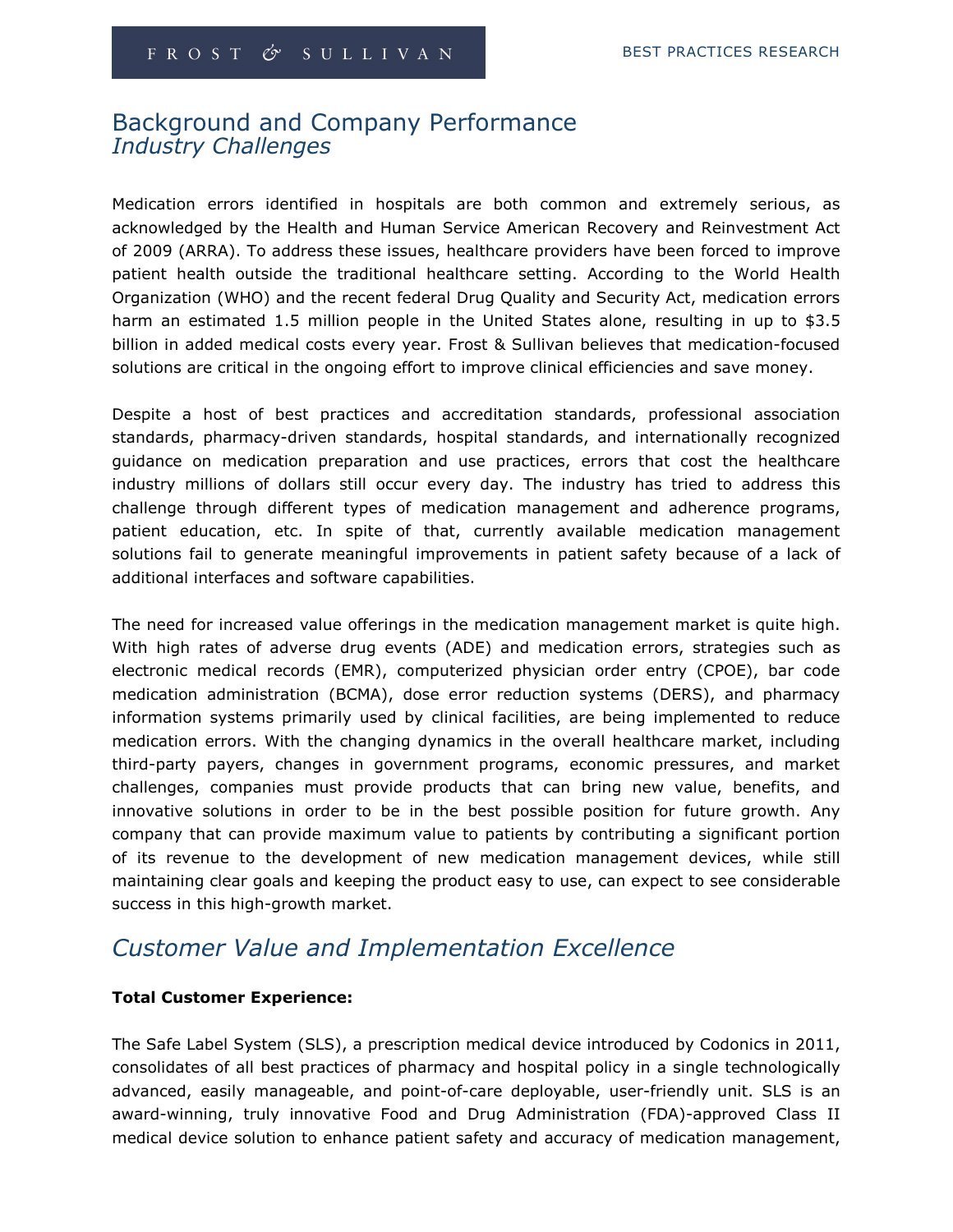integrating worldwide recognized best practices and international standards such as International Organization for Standardization (ISO) and ARRA. The SLS functionality and workflow provide the healthcare professional with a "practice natural" means to reduce errors and consistently meet safety and healthcare objectives to ensure best practice quality and cost reduction in a seamless manner. Because both technology and cultural change are required to achieve measurable improvement, SLS' innovative software and technology is presented in an intuitive, user-friendly device at the point of care that enables the healthcare professional to take control of a myriad issues that hitherto have been nearly impossible. The innovative features found in SLS tackle these issues through its easy-to-use design and point-of-patient-care appliance interface that ensures accreditation and regulatory compliance, consistent with best practice standards and adherence to hospital rules. SLS prompts medication preparation by the clinician with rules, alerts, and warnings every step of the way, ultimately improving safety and quality while facilitating greater focus on the patient.

SLS enhances identification, mixing, single dose robotic preparation, and "smart" batch labeling to ensure efficiency with the same effectiveness, safety, and consistency to established procedures, expiration time/date, and use policies that are deployed at every medication preparation location. In the management of costly and limited commercially prefilled syringes (especially for pediatric-specific concentrations and doses), SLS permits hospital control of ordered medications with consistency, compliancy, and cost reduction. Compliant, "smart" color labels with all required content assure that each medication is complete with 1D and 2D barcodes for Barcode-enabled Point of Care technology (BPOC) or Barcode medication administration (BCMA) pre-use and delivery processing for accurate records and cost accountability.

Users from pharmacy, anesthesiology, the emergency room, procedural, intensive care, and general floor environments have heralded SLS as a major improvement to healthcare delivery. In terms of reduction of preventable medication errors and their associated costs to the healthcare system, while fostering a new era of cooperation between pharmacy and medical staff, SLS is truly an innovative solution that seamlessly integrates into the healthcare system workflow without encumbrance. Advancing communication related to medication preparation and scoring in real-time, the elegant design and integration of hardware and software elements provides solutions never before available to clinicians, administrators, and pharmacists.

In the actual clinical use of SLS, end users report improved efficiency (20-30%), reduced errors (95%), improvements in compliancy and related safety in connection with reduced near misses, and cost avoidance associated with over-use of pre-filled and prepped but not used medications. Enterprise networked status with communication regarding drugs not found, back-order, new drug sources, use by clinician, and system operative status fluidly available through the Administration Tool (AT) also includes innovative email/mobile device notification allowing immediate access and attention.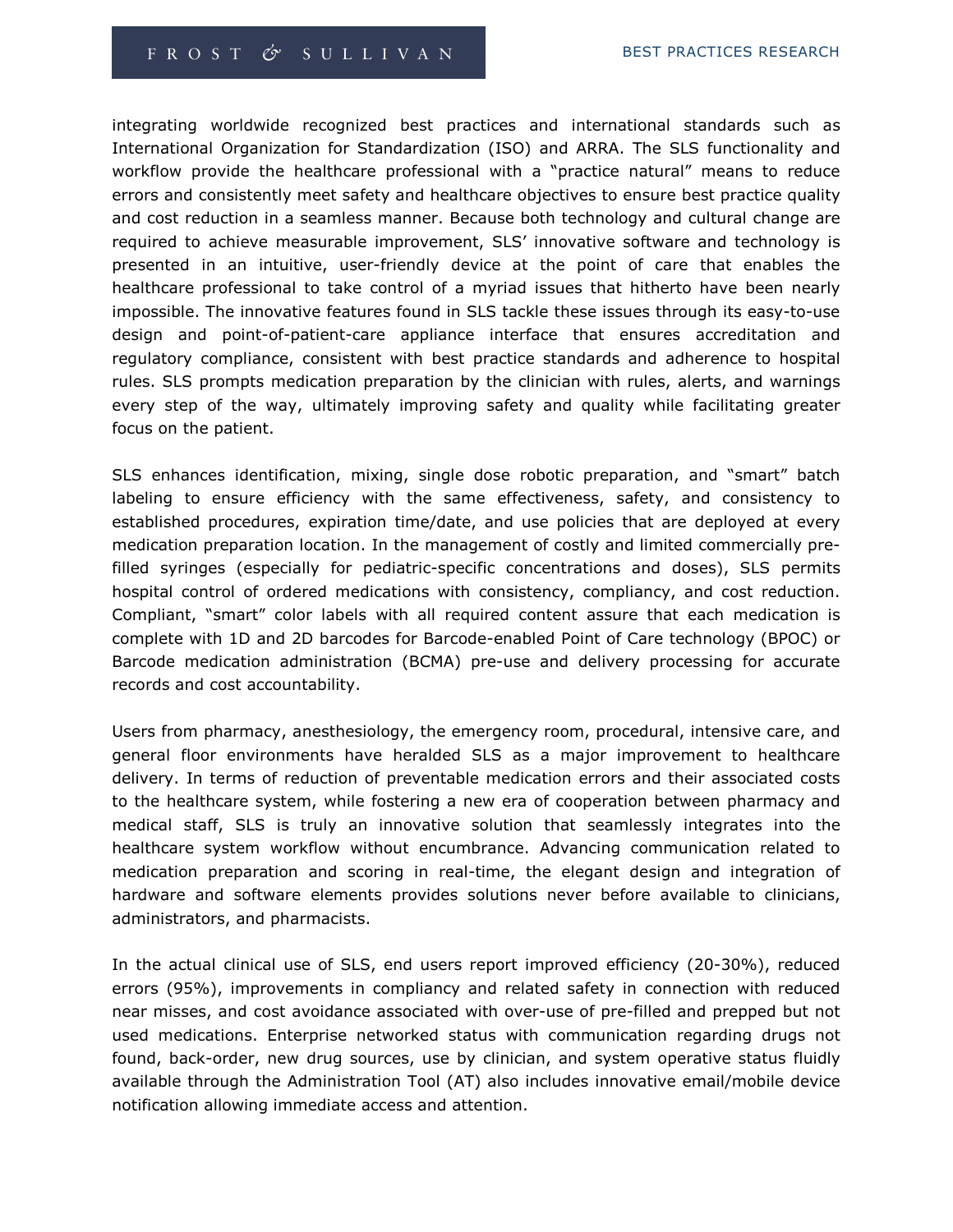### Product Service/Value:

Efficient medication management is the most critical healthcare challenge today, given the dramatic amount of preventable health care events that occur in this setting. Unfortunately, it is also among the most underserved needs in healthcare, largely due to unclear customer needs and value propositions offered to those customers. Codonics took a different approach to this market need by first identifying a specific patient sector and designing a solution that fit its specific needs. With this, Codonics designed SLS 500i. One of the most significant issues with medication management and reporting in high-risk or research environments is the lack of accurate or reliable data concerning the adherence to medication. Currently patients self-report this information, but that information can be unreliable, and automating this process can be costly or otherwise impractical. SLS is designed to address the most commonly occurring errors made in operating rooms (ORs) in the course of preparation and administration of injectable and intravenous medications, thus preventing vial and ampoule swaps, mislabeling, and syringe swaps. The system uses barcode technology to take the information from a drug container and electronically verify it against the pharmacy's hospital-approved drug database to reduce medication errors.

SLS can be easily integrated with the existing healthcare workflow, including the ORs, intensive care unit (ICUs), post-anesthesia care unit (PACU), patient floors, and pharmacy. "Smart" color medication labels complete with 1D and 2D barcodes can be seamlessly integrated with EMRs via BPOC/BCMA systems for bedside and OR barcode validation to enhance patient safety and drug order verification. The system aligns with ARRA, ISO, ASTM, and APSF initiatives and adheres to Joint Commission (TJC) requirements and American Society of Anesthesiology (ASA) guidelines, enabling the application of best practices and achievement of quality, safety and cost reduction central to healthcare in the US and globally.

This unprecedented system is comprised of two main elements, the SLS Administration Tool (AT), a management software that allows a pharmacist to create and control drug a formulary without the pharmacist's physical presence at point-of-site, and an SLS 500i Point of care station (PCS) that acts as an invaluable tool for clinicians by providing medication safety checks while increasing productivity and assuring compliance. More than 60% of the most common drug errors that occur in the operating room are diligently addressed by Codonics through SLS. The optimization of various steps ensures that the medication is delivered to guarantee maximum patient safety and accuracy, thereby significantly reducing the medication errors and preventable hospitalizations, significantly improving patient outcomes. Codonics is continuously developing new products and introducing enhancements to its existing products in the areas of hardware, electrical, software, and workflow management engineering. Codonics invests more than 5% of its revenue in research and development and product development, annually.

#### Purchase Experience: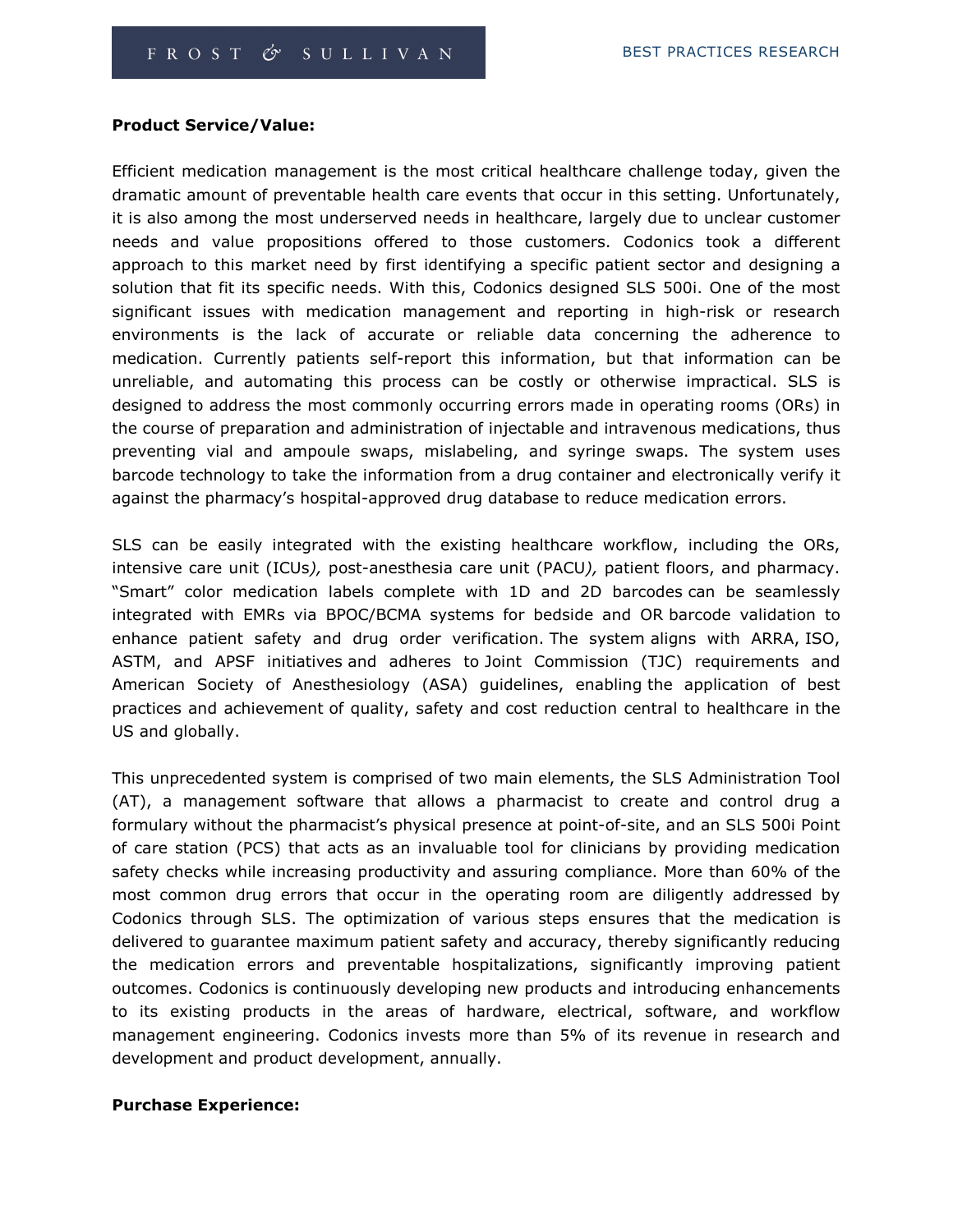Codonics offers the best possible purchase experience to its customers by enhancing workflow, ensuring patient safety and accuracy, as well as complying with Joint Commission Standards. A unique solution with no direct competition in the marketplace, the Codonics' SLS solution is gradually creating a niche for itself in the medium and long term.

In a truly first-of-a-kind approach, the company provides innovative design and integration that improves medication preparation, consistency, and safety by consolidating preparation confirmations. The product features include approved standard and non-standard concentrations, dilutions, and total dose/total volume configurations carried through to a compliant "smart" medication label that includes a 2D barcode. The serial workflow that SLS provides takes a clinician through the medication preparation process and ultimately ensures a properly prepared and compliant medication that enables verification for pre-use and documentation at use. No other system provides such a comprehensive approach to remove human error and ensure best practice compliance, as demonstrated by SLS. These are among the reasons that SLS is a first of its class medical device (Class 2) as reviewed and approved by the FDA.

### Service Experience:

In the broader spectrum of healthcare, issues with medication management and reporting medication adherence are some of the most significant in this industry. Unfortunately, generating value for customers in this market is both confusing and difficult, as many times even the most basic questions of value and proper target customer are unclear. Codonics has not only recognized where the greatest needs are in this market, but it has also targeted several key customer channels to truly capitalize on the significant market opportunity in the medication management market. By focusing on designing a sophisticated and effective solution that directly addresses the specific needs of its customers, Codonics has created a cutting-edge medication management solution. As a result, Frost & Sullivan finds that Codonics offers superior customer value in a market that is currently in desperate need of more effective solutions for its increasingly defined customer base.

For over 30 years, Codonics has served the needs of original equipment manufacturers (OEMs) and end users with innovative solutions to meet and exceed global healthcare needs and expectations. Codonics exports 70% of its products to over 120 countries. First and foremost, end user demand is analyzed in conjunction with design input to ensure that the solution matches market expectations. Packaging, fit and function, user interface, and target bill of material costs must be in line with market channel and end user pricing. At the same time, product design and functionality cannot fail to meet intended use and input requirement objectives. Materials must be durable and reliable, and Codonics has always looked to innovative means of producing appealing, easy-to-use, precision medical devices at or below the target production cost, which have been prime aspects of the Codonics best practice approach to medical device design.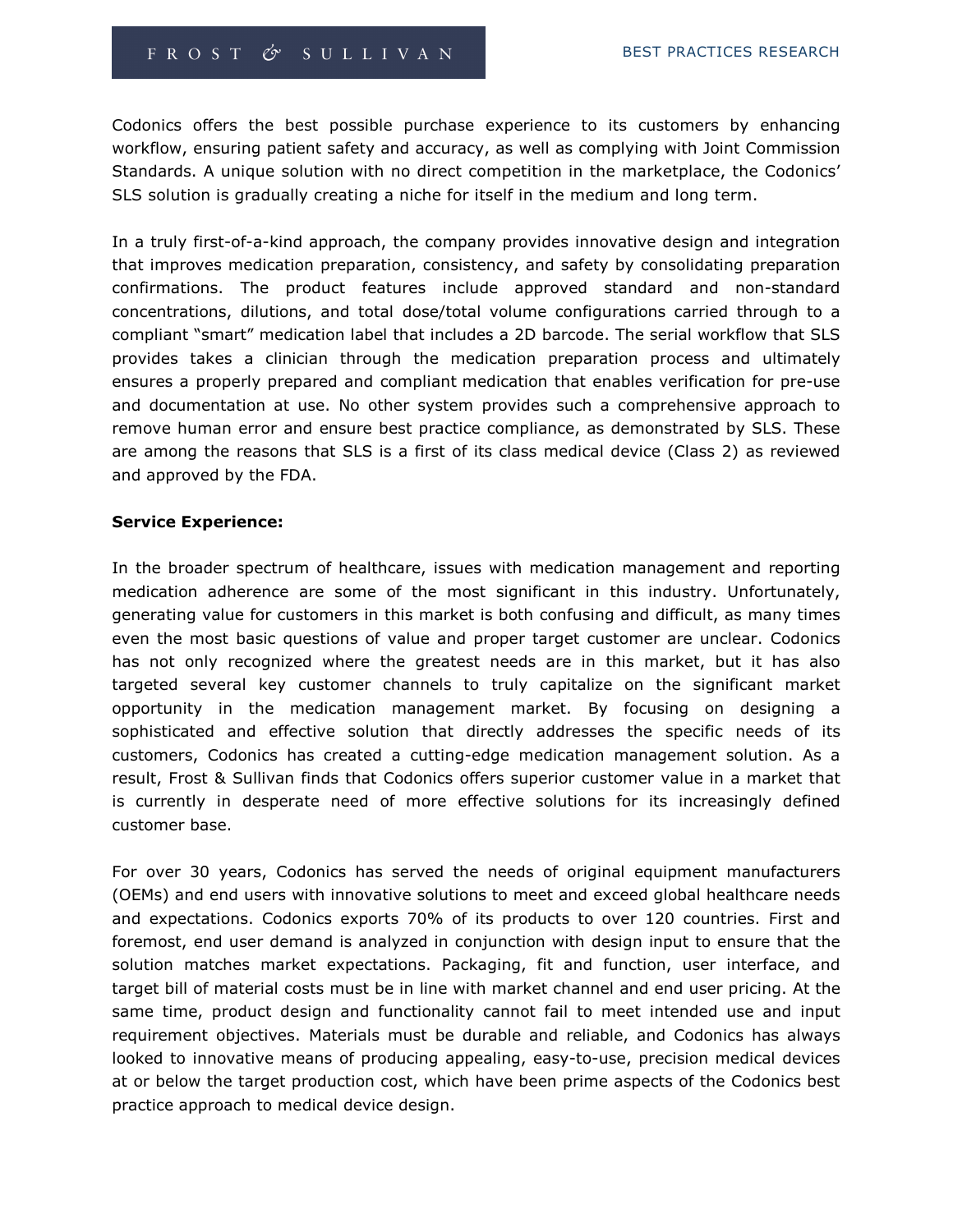#### Vision Alignment:

Since 1982, Codonics has been a company focused on the development and sales of peripheral devices used in diagnostic imaging. For nearly 30 years, Codonics has worked closely with the radiology community and diagnostic imaging system manufacturers to produce leading-edge imaging storage and distribution devices. With the development of the SLS PCS and associated AT, Codonics entered the realm of patient safety-oriented systems and expanded into the areas of anesthesia, operating room, ICU, patient floors, and pharmacy. Codonics' collaborative relationship with the SIMS Lab and Partner's Healthcare at Massachusetts General Hospital has broadened the company's perspectives to focus on products, such as SLS, and the worldwide need for improved medication safety practices. Even in countries where specific standards or governmental oversight does not yet exist, this new focus has caused Codonics to develop and implement the best practice approach to documented problems in a user-friendly system to provide improved safety solutions. By communicating and working with Ministry of Health (MOH) agencies all over the world, Codonics is augmenting awareness of problems, introducing best practices and applicable standards, and providing solutions for hitherto unrecognized needs. The Patient Safety Movement Foundation is confronting this large-scale problem by connecting people, ideas, and technology to dramatically improve patient safety and help eradicate preventable patient deaths. This initiative will help in achieving zero preventable patient deaths caused by medication errors in US hospitals by 2020. Codonics continues to focus on and commit to the ongoing movement by working with organizations such as the Emily Jerry Foundation and Anesthesia Patient Safety Foundation (APSF).

#### Process Design:

Because Codonics is an FDA medical device establishment, all product and service processes are designed in compliance with ISO 13485 standards and FDA QSR practices. Each product or feature revision consideration starts with a market trend analysis and an end user need assessment to develop and confirm input requirements. Codonics' openness to OEM needs, its discussion with international channels, and its focus on gathering input from healthcare professionals are strategic to ensuring the development of unique and highly satisfying products. Innovation at Codonics is iterative; the company has a feedback mechanism in place for its end users, at the beginning and also at every step of product development to ensure the delivery of high quality products and permit greater focus on the patient. This has been a key to the company's success.

Every Codonics product, including the Horizon Multimedia Dry Imager, Virtua Medical Disc Publisher, Integrity Medical Disc Importer, Infinity Medical Imager Storage Server, and the SLS, has been designed to address customer needs that remained unaddressed by other competing products in the marketplace. Each were and are products ahead of their time that were developed to meet trends and emerging requirements. In each case, gamechanging technology in a new workflow created a paradigm shift as the solution to unique problems was presented.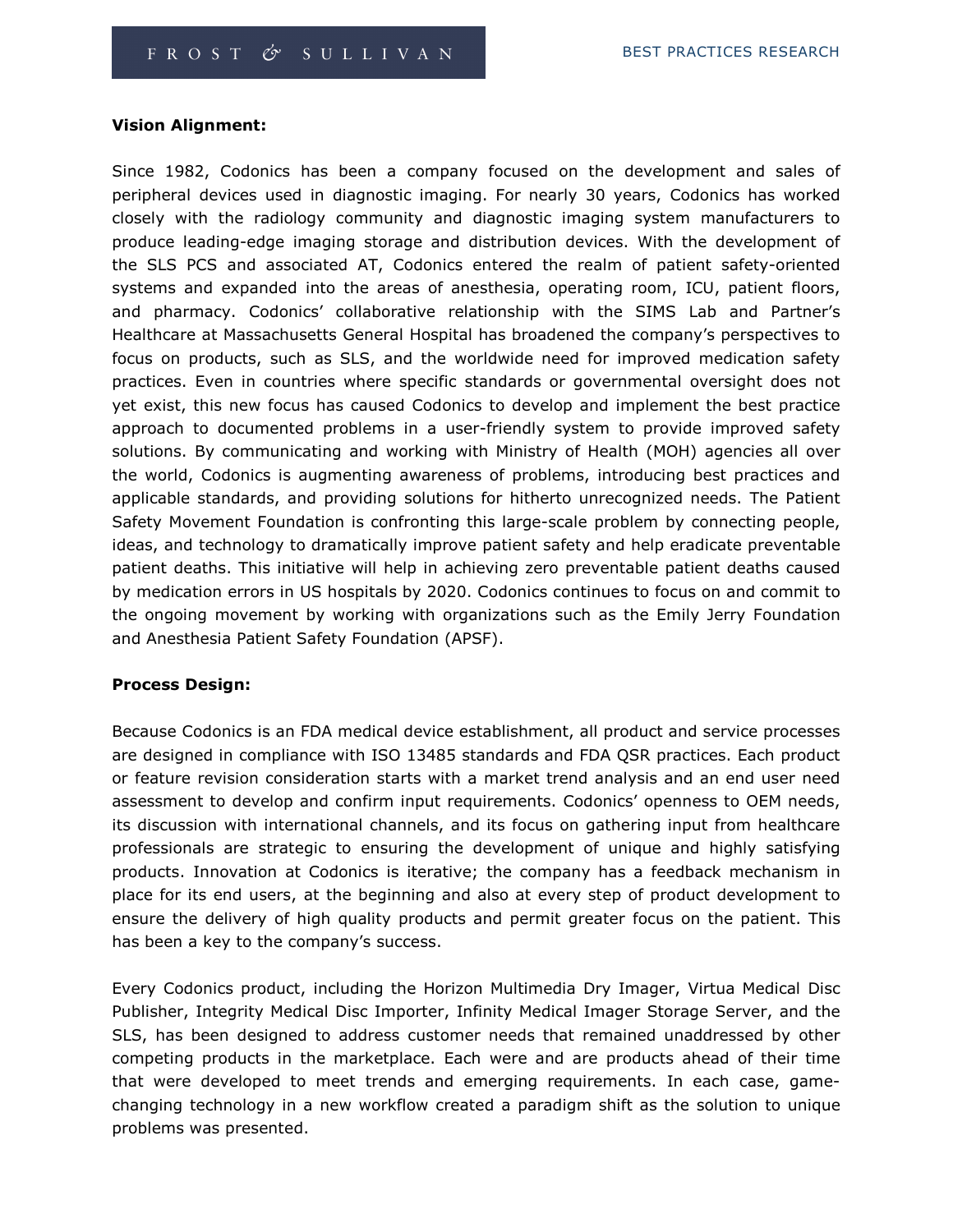Common Failure Mode and Effects Analysis (FMEA) and verification/validation (V&V) practices applied to input requirements, design stages, and production have allowed Codonics to achieve impressive acceptance and deployment of its products worldwide. Codonics began in the medical imaging market space where Computed Tomography (CT), Ultrasound (US), Nuclear Medicine (NM), Positron Emission Tomography PET), Computed and Digital Radiography (CR/DR), and Magnetic Resonance Imaging (MRI) require the management, storage, and distribution of digital image hardcopies. In this area, Codonics is known worldwide for its unique, high-quality system solutions; OEMs and end users continue to choose Codonics as a partner in healthcare. The best practices mentioned previously are key to Codonics' ability to refine products and provide unique solutions. The strategy to expand product lines and bottom line profits has resulted from the company's willingness to enhance existing products and expand into new markets such as medication safety management. Using its unmatched ability to analyze problems and skills, Codonics collaborated with Massachusetts General Hospital (MGH) to develop the SLS Point of Care and Formulary Management products. Ongoing efforts by Codonics are expected to drive the SLS sales anywhere medication preparation demands increased safety. For applications where proliferation of medication vial bar-coding has not yet become mainstream, Codonics focuses on providing drug vial identification in order to enable the features and functions of SLS to impact safety and improve healthcare practices worldwide. The sales potential for the application of these products and technologies across the healthcare industry is virtually unlimited.

### Operational Efficiency:

Codonics conducts activities such as development, manufacturing, marketing, and general administration in the United States and maintains sales and service management operations in 7 international locations. ISO Quality Manual (QM)/ Quality Procedures (QP) with consistent work instructions are implemented to ensure consistency and quality at all stages of sales, service, and manufacturing. Operational efficiency is important for the company, and Codonics has staff at each location to maximize effectiveness. Codonics is a highly intranet-centric company where email, texting, and intranet management are key elements to coordinate the many aspects of day-to-day engineering, support, quality, and sales activities. Specialized "localized" order entry and accounting management systems have been developed and are maintained for the company's operations located in China, Portugal, and Japan. Sales and technical support management create and manage prospect pipelines and end user feedback through online systems to achieve the most effective input as well as to ensure timely processing of customer queries. Analysis of service and technical issues through the use of Codonics' Technical Services Input System (TSIS) provides diagnostic, instructional, and support trends to ensure fast and accurate customer technical support and feedback to production and suppliers for improved efficiency.

Continuous supplier audits and incoming inspection data enhances purchasing and engineering ability to select and maintain the best components and design aspects of Codonics' products. The Director of Operations and other management team members are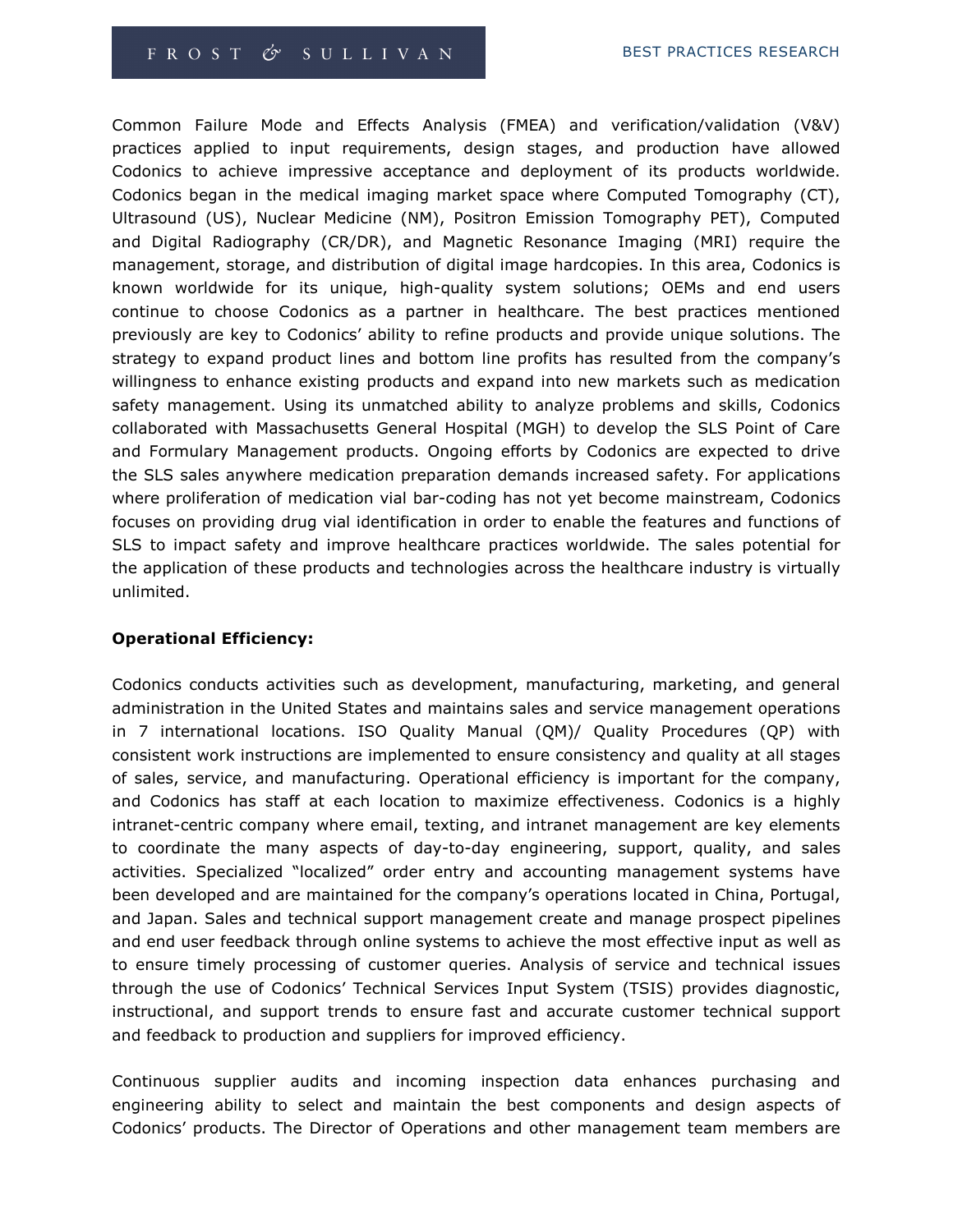constantly enhancing processes and seeking the means and procedures to sustain quality and apply best practices to improve daily and overall operations. Through alignment with local engineering and business management colleges and universities, the Codonics Cooperative (COOP) program for students provides a continuous pathway for new technologies, applications, and strategies for excellence in development and business growth.

Codonics executes quality audits of its suppliers and it generates instant reports and analysis, in terms of the quality of the parts that are used in its products across every stage of the product development process. This program has improved the effectiveness of suppliers and the efficiency of the product development process based on the quality specifications set by the company for its product parts. The TSIS, Epicore, and Forth Shift ERP systems allow Codonics to forecast and react in near real-time to demands affecting almost every aspect of the company's operation. In-house development and management of the company internet and intranet resources permit timely and accurate corporate communication and information exchange (among company employees, Codonics channels and end users). Marketing communications and product/marketing graphic arts creation is managed by in-house specialists to allow Codonics to react and respond quickly to marketing and consumer needs. Electronically distributed work instructions and updates to procedures are available at every location for efficient management of the production workflow. The inventory and finished goods required for smooth, effective response to orders is a combination of ERP and dynamic communication managed by the systems in place at Codonics.

### **Conclusion**

Codonics has an impressive strategic vision and an impactful offering in medical imaging and information management devices, specifically concerning medication management and patient-reported outcomes. Codonics continues to show exceptional insight within medication management and patient reported outcomes by understanding the complex needs of this market and designing cutting-edge solutions for these needs. Based on Frost & Sullivan's independent analysis of the North American Medication Management Solutions market, Codonics is recognized with the 2014 Customer Value Leadership Award.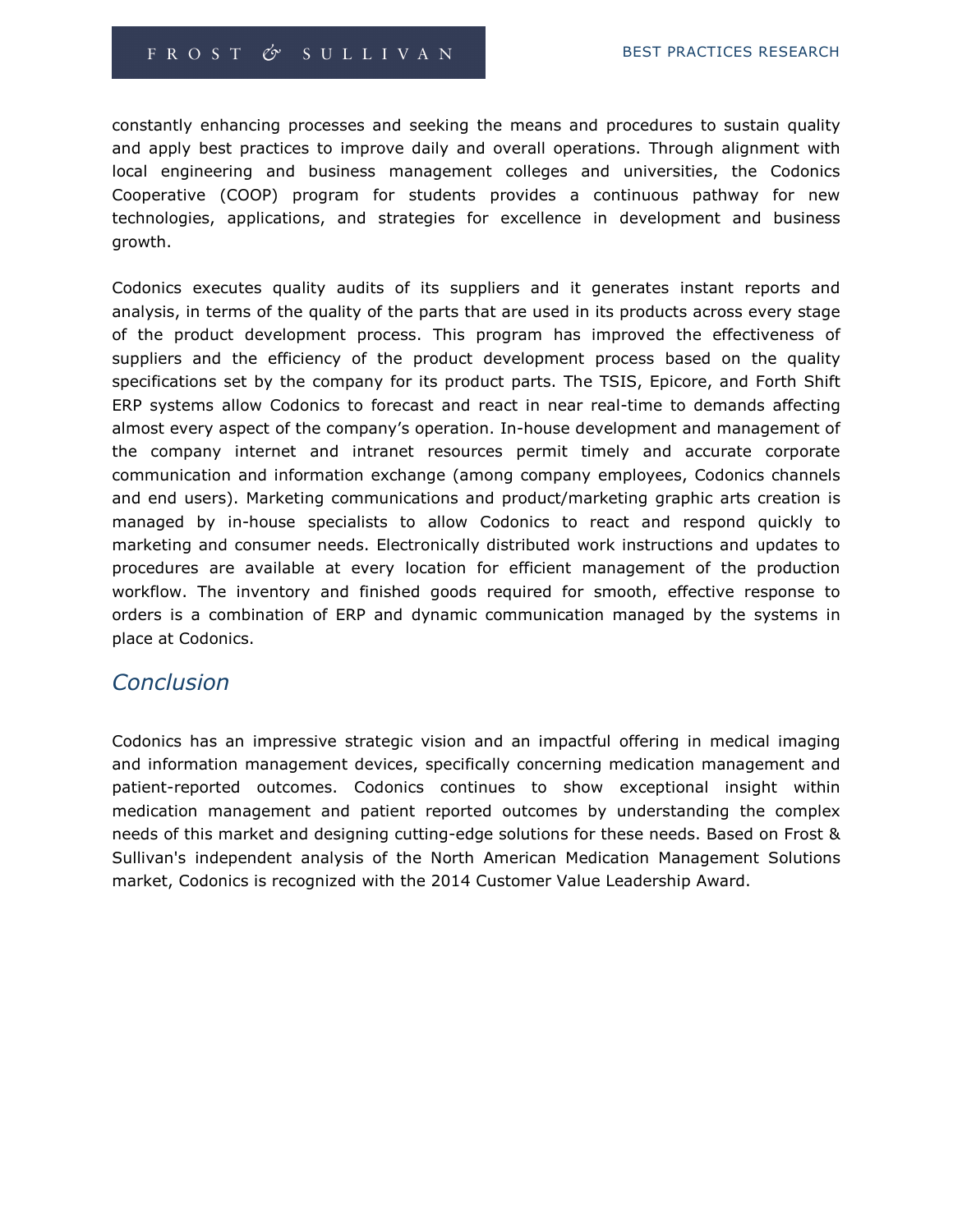## Understanding the Total Customer Experience

Demand forecasting, branding, and differentiation all play a critical role in delivering unique value to customers. This three-fold focus, however, is only the beginning of the journey and must be complemented by an equally rigorous focus on the customer experience. Best-practice organizations therefore commit to the customer at each stage of the buying cycle and continue to nurture the relationship once the customer has made a purchase.

During the buying cycle, successful companies identify prospects, engage them through resonant communications, and manage to a successful close through superior service and targeted incentives to buy. Once the purchase is complete, customer-focused organizations continue to nurture relationships with ongoing service, transparency, and integrity. In this way, they build a loyal customer base with low attrition rates and high lifetime value. This ongoing, cyclical dynamic is further illustrated below.

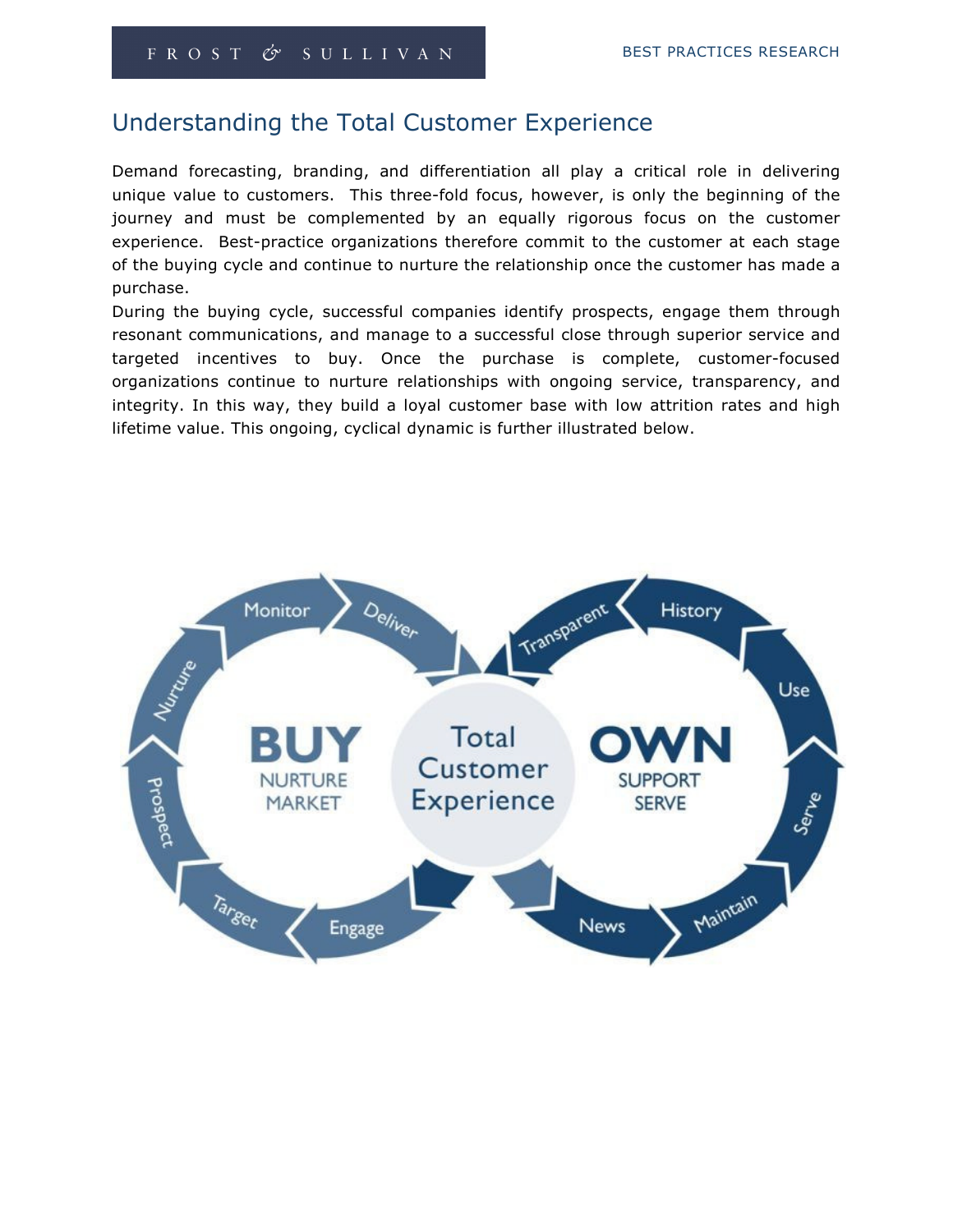# Key Benchmarking Criteria

For the Customer Value Leadership Award, we evaluated the total client experience and strategy implementation excellence according to the criteria detailed below.

#### Customer Value Excellence

| Criterion 1: Total Customer Experience    |
|-------------------------------------------|
| Criterion 2: Product/Service Value        |
| Criterion 3: Purchase Experience          |
| Criterion 4: Ownership Experience         |
| Criterion 5: Service Experience           |
| <b>Implementation Excellence</b>          |
| Criterion 1: Vision Alignment             |
| Criterion 2: Process Design               |
| Criterion 3: Operational Efficiency       |
| Criterion 4: Technological Sophistication |
| Criterion 5: Company Culture              |
|                                           |

### Decision Support Scorecard and Matrix

To support its evaluation of best practices across multiple business performance categories, Frost & Sullivan employs a customized Decision Support Scorecard and Matrix. This analytical tool compares companies' performance relative to each other. It features criteria unique to each award category and ranks importance by assigning weights to each criterion. The relative weighting reflects current market conditions and illustrates the associated importance of each criterion according to Frost & Sullivan. This tool allows our research and consulting teams to objectively analyze performance, according to each criterion, and to assign ratings on that basis. The tool follows a 10-point scale that allows for nuances in performance evaluation; ratings guidelines are illustrated below.

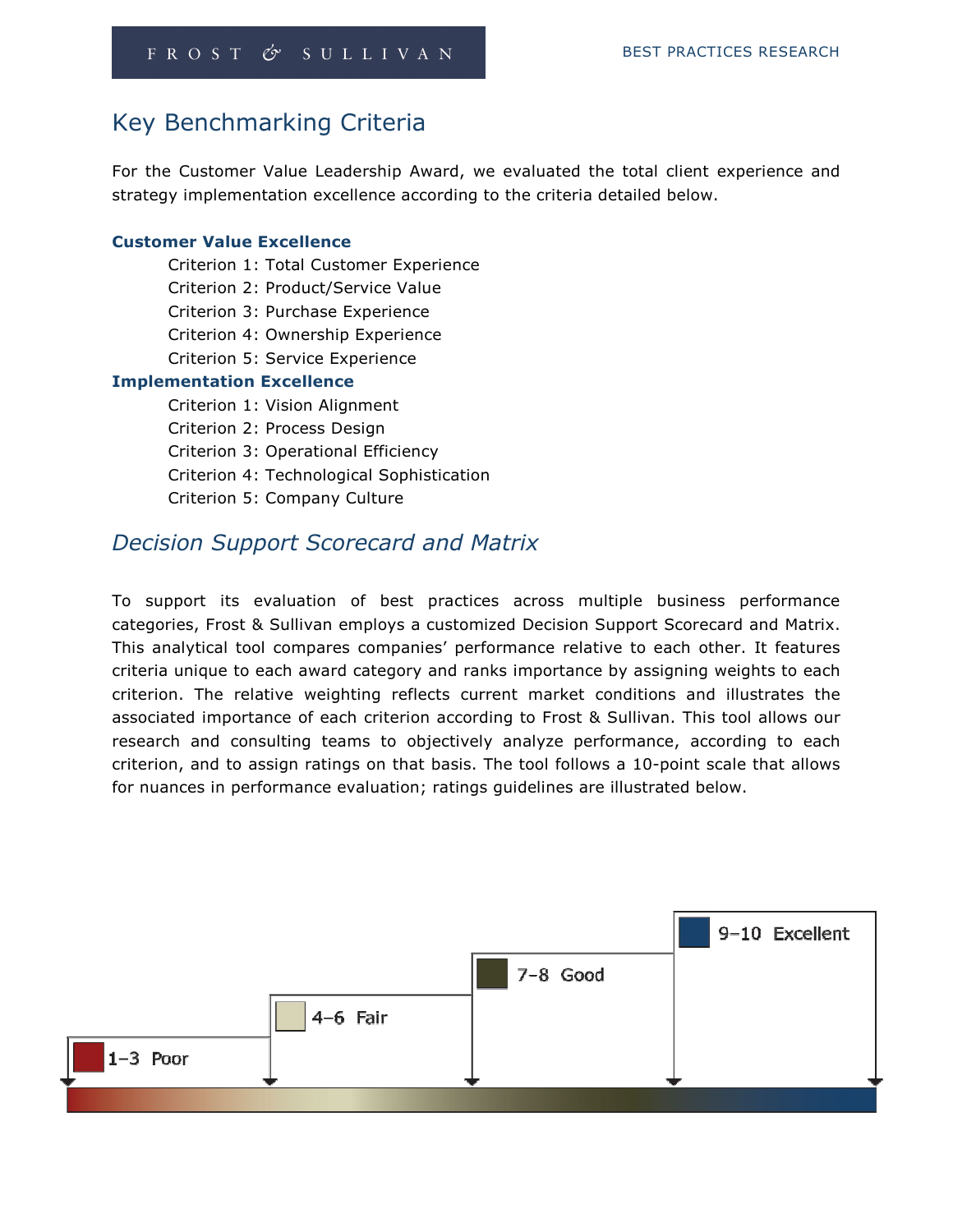### Best Practice Award Analysis for Codonics. Decision Support Scorecard: Customer Value Excellence

The Decision Support Scorecard, shown below, includes all performance criteria and illustrates the relative importance of each criterion and the ratings for each company under evaluation for the Customer Value Leadership Award. The research team confirms the veracity of the model by ensuring that small changes to the ratings for a specific criterion do not lead to a significant change in the overall relative rankings of the companies.

Finally, to remain unbiased and to protect the interests of all organizations reviewed, we have chosen to refer to the other key players in as Company 2 and Company 3.

| Measurement of $1-10$ (1 = poor;<br>$10 =$ excellent) |                              |                          |                        |                         |                       |                               |
|-------------------------------------------------------|------------------------------|--------------------------|------------------------|-------------------------|-----------------------|-------------------------------|
| <b>Customer Value Excellence</b>                      | Total Customer<br>Experience | Product/Service<br>Value | Experience<br>Purchase | Experience<br>Ownership | Experience<br>Service | Weighted<br>ō<br><b>Ratin</b> |
| <b>Relative Weight (%)</b>                            | 20%                          | 20%                      | 20%                    | 20%                     | 20%                   | 100%                          |
| Codonics                                              | 10.0                         | 9.0                      | 9.0                    | 9.0                     | 10.0                  | 9.4                           |
| Company 2                                             | 8.0                          | 9.0                      | 8.0                    | 8.0                     | 8.0                   | 8.2                           |
| Company 3                                             | 7.0                          | 5.0                      | 6.0                    | 7.0                     | 5.0                   | 6.0                           |

### DECISION SUPPORT SCORECARD FOR CUSTOMER VALUE LEADERSHIP AWARD (ILLUSTRATIVE): CUSTOMER VALUE EXCELLENCE

### Criterion 1: Total Customer Experience

Requirement: Customers receive exceptional impression at every stage of the purchase cycle

### Criterion 2: Product/Service Value

Requirement: Products or services offer the best value for the price, compared to similar offerings in the market

#### Criterion 3: Purchase Experience

Requirement: It is as simple for salespeople to sell the product or service as it is for the customer to buy the product or service

#### Criterion 4: Ownership Experience

Requirement: Customers are proud to own and use the company's product or service

#### Criterion 5: Service Experience

Requirement: Customer service is accessible, fast, and stress-free